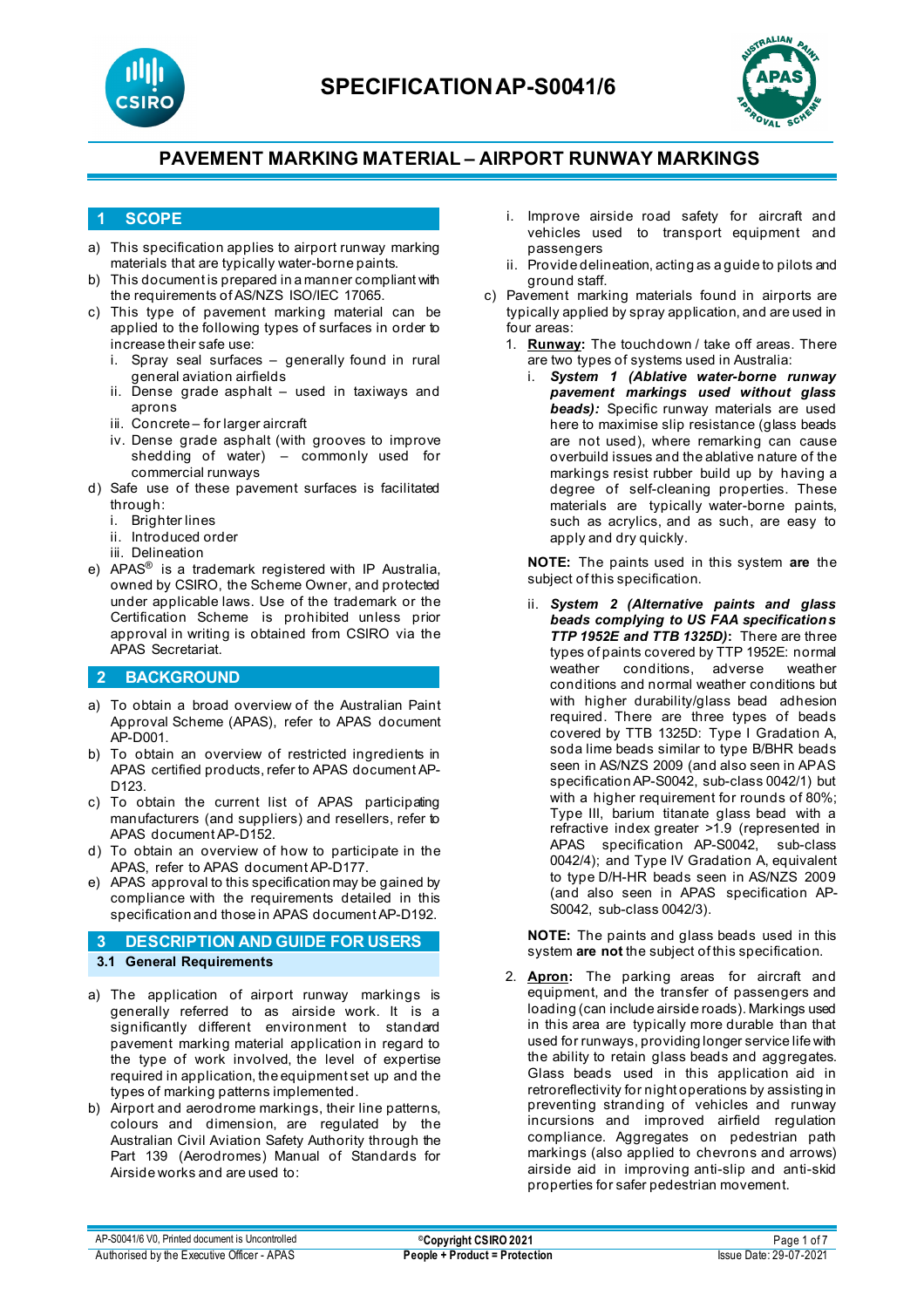



- 3. **Taxiway:** The area that allows aircraft to move between the runway to the apron which includes an apron taxiway and a rapid exit taxiway.
- 4. **Landside:** The areas not connected to airside including roads leading to the airport, carparks etc., and are covered under road authority specifications.

#### **NOTE:**

- Landside, Apron and Taxiway areas **are not** the subject of this specification. Refer to APAS specifications AP-S0041/2, AP-S0041/3, AP-S0041/4 and AP-S0041/5 for further information.
- Aggregate used can be crushed glass, calcined bauxite, quartz or similar hard, angular material of similar size to B-HR glass beads.

#### **3.2 Sub-Classes**

a) This specification does not incorporate any subclasses.

#### **3.3 Basis of this Specification**

a) This specification is based on AS 4049.3, the RIAA Industry Guide 1.2 Aerodrome Marking Guide, and industry standards and specifications.

#### **4 DEFINITIONS AND ACRONYMS**

#### **4.1 Definitions**

The definition of terms used in this document and in the Certification Scheme can be found in APAS document AP-D001. In addition, the following definitions within this document shall apply:

- a) **Agency for Conformity Assessment**: An organisation or testing authority, recognised by APAS, that is either part of the Clients Recognised Manufacturing Unit (RMU) and perform all of the required tests, or a specialist laboratory contracted either by the APAS Secretariat or by the Client, to carry out specific tests that are beyond the capability of the Client RMU.
- b) **Aerodrome:** A defined area that includes any buildings, installations and equipment used for the arrival, departure and surface movement of aircraft.
- c) **Airport:** Aerodrome equipped with terminals and infrastructure for handling of passengers and cargo.
- d) **Airside:** An aerodrome, adjacent terrain and buildings and the movement area between.
- e) **Certification Scheme:** The Certification system related to specified products (Paint, Surface Coating Materials and Non-Paint Products) to which the same specified requirements, specific rules and procedures apply. APAS is the applicable Certification Scheme.
- f) **Longitudinal Line Markings:** All lines that are generally parallel to the traffic flow, such as dividing, barrier, lane, edge, turn, continuity and transition lines and outline markings.
- g) **Pavement Markings:** All longitudinal, transverse and airside pavement markings for the purpose of guiding aircraft and ground vehicles.
- h) **Retroreflectivity:** The value of reflected light measured in millicandela / square metre / incident lux (mcd/m<sup>2</sup>/lx) using a retroreflectometer.
- i) **Scheme Owner:** The organisation responsible for developing and maintaining the certification scheme. CSIRO is the APAS Scheme Owner.
- j) **Secretariat:** The organisation that provides administrative support and other resources necessary to keep the Certification Scheme functioning. The Secretariat is vested in CSIRO.
- k) **Transverse Line Markings:** All lines and markings that are marked at right angles to the traffic flow such pedestrian crossway lines.

#### **4.2 Acronyms**

| <b>ACE</b>   | Agency for Conformity Assessment             |  |  |  |
|--------------|----------------------------------------------|--|--|--|
| <b>APAS</b>  | Australian Paint Approval Scheme             |  |  |  |
| <b>CRCL</b>  | <b>CSIRO Recognised Competent Laboratory</b> |  |  |  |
| <b>CSIRO</b> | Commonwealth Scientific and Industrial       |  |  |  |
|              | Research Organisation                        |  |  |  |
| EO           | Executive Officer, APAS                      |  |  |  |
| <b>PDS</b>   | Product Data Sheet                           |  |  |  |
| <b>RMU</b>   | Recognised Manufacturing Unit                |  |  |  |
| <b>SDS</b>   | Safety Data Sheet                            |  |  |  |
| <b>SUSMP</b> | Standard for the Uniform Scheduling of       |  |  |  |
|              | Medicines and Poisons                        |  |  |  |
| <b>TDS</b>   | Technical Data Sheet                         |  |  |  |
| VOC          | Volatile organic compounds                   |  |  |  |

#### **5 REFERENCED DOCUMENTS**

- a) The following standards are referenced in this document:
	- i. **AS 1152** Specification for test sieves (withdrawn)
	- ii. **AS/NZS 1580** Paints and related materials: Methods of test.
	- iii. **AS/NZS 2009**  Glass beads for pavement-marking materials
	- iv. **AS 2700**  Colour standards for general purpose
	- v. **AS 4049.3** [Paints and related materials -](https://www.saiglobal.com/online/Script/Details.asp?DocN=AS0733764320AT) [Pavement marking materials –](https://www.saiglobal.com/online/Script/Details.asp?DocN=AS0733764320AT) Part 3: Waterborne paint - [For use with surface applied glass beads](https://www.saiglobal.com/online/Script/Details.asp?DocN=AS0733764320AT)
	- vi. **AS 4049.4** Paints and related materials Pavement marking materials – Part 4: High performance pavement marking systems
	- vii. **AS 4049.5** Paints and related materials Pavement marking materials – Part 5: Performance assessment of pavement markings
	- viii.**AS 4663**  Slip resistance measurement of existing pedestrian surfaces
	- ix. **AS ISO/IEC 17025** General requirements for the competence of testing and calibration laboratories
	- x. **AS/NZS ISO/IEC 17065**  Conformity assessment: Requirements for bodies certifying products, processes and services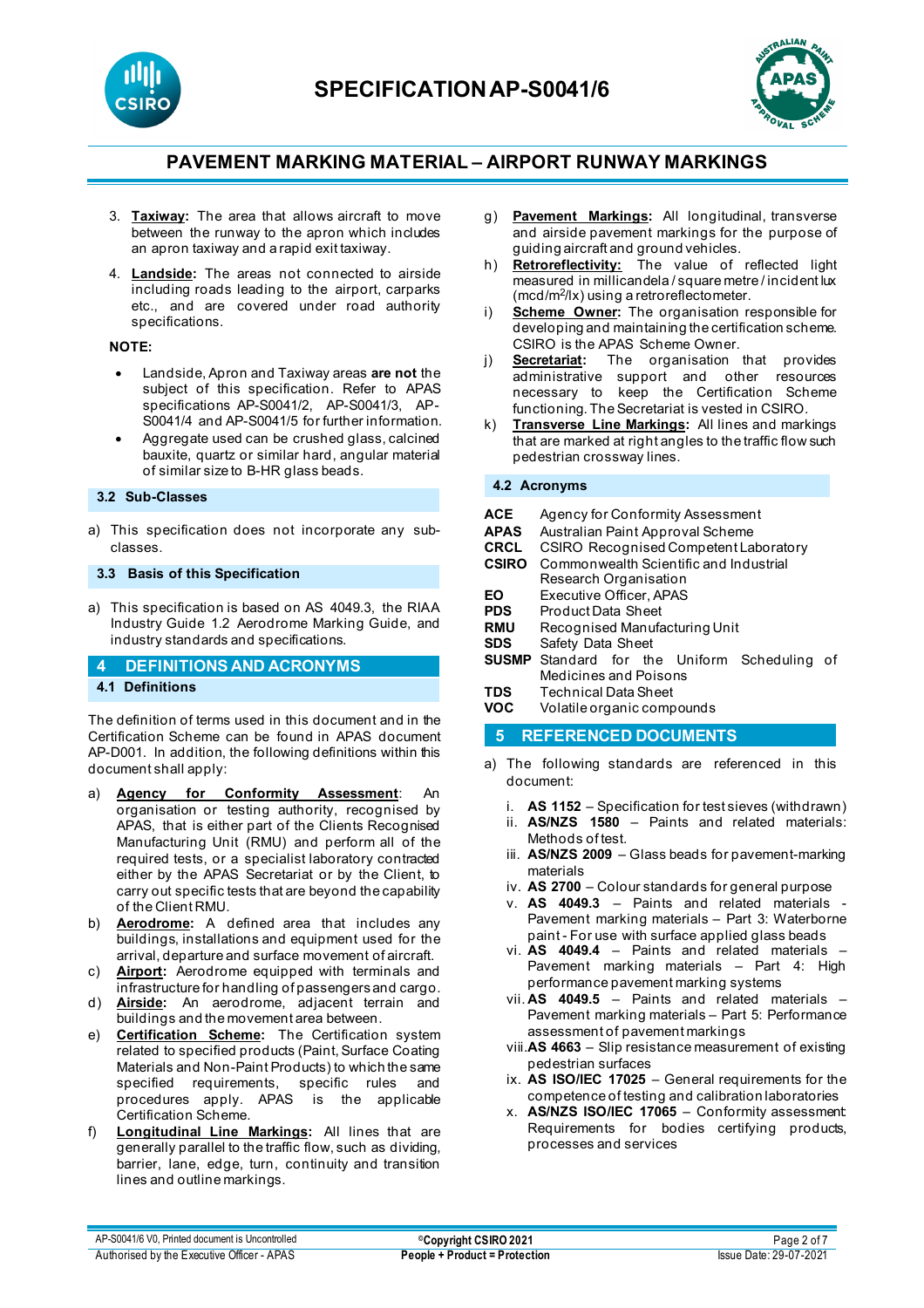



These documents may be purchased through the Reference Standards Australia website: <https://www.standards.org.au/>

xi. **The Poisons Standard June 2021**: Standard for the Uniform Scheduling of Medicines and Poisons (SUSMP) No. 33, Part 2: Control on Medicines and Poisons, Section Seven / Appendix I Paint or **Tinters** 

This document is available from the Australian Government Federal Register of Legislation web site at: <https://www.legislation.gov.au/Details/F2021L00650>

xii. **Test Method TP343 – Determination of Skid Resistance with the** DPTI (Department of Planning, Transport & Infrastructure), Technical Services Group Procedures

This document is available from the DPTI website: [https://www.dpti.sa.gov.au/materials\\_technology\\_docume](https://www.dpti.sa.gov.au/materials_technology_documents/test_procedures2) [nts/test\\_procedures2](https://www.dpti.sa.gov.au/materials_technology_documents/test_procedures2)

xiii.**Part 139 (Aerodromes) Manual of Standards 2019**, Australian Civil Aviation Authority

This document is available from the Australian Government<br>Federal Register of Legislation website at: Federal Register of Legislation website at: <https://www.legislation.gov.au/Details/F2020C00797>

- b) The following documents were utilised in the creation of this document:
	- i. Austroads Technical Specification ATS 4110: Longitudinal Pavement Marking
	- ii. NZTA P30: Specification for High Performance Roadmarking
	- iii. QA Specification R145 Pavement Marking (Performance Based), Transport for NSW (TfNSW)
	- iv. QA Specification 3351 Road Marking Paint, Transport for NSW (TfNSW)
	- v. QA Specification 3356 Waterborne Road Marking Paint, Transport for NSW (TfNSW)
	- vi. RIAA Industry Guide: Series 1 Facilities Pavement Marking, 1.2 Aerodrome Marking Guide
	- vii. RIAA Industry Guide: Series 2 Materials; 2.3 Waterborne Paints
	- viii.Section 721 Pavement Markings, VicRoads
	- ix. Section 971 Traffic Marking Materials, Florida Department of Transport
	- x. Specification 604: Pavement Marking, Main Roads QA
	- xi. SWA-0-QA-SPE-0610 Pavement Marking (All Lane Running Section), SmartWays Alliance
	- xii. Transport and Main Roads Specifications MRTS45 Road Surface Delineation
	- xiii.TT-P-1952E Federal Specification Paint, Traffic and Airfield Marking, Waterborne
	- xiv.TT-B-1325D Federal Specification Beads (Glass Spheres) Retro-reflective
- c) The following APAS documents are referenced in this document:
	- i. AP-D001 Rules Governing How APAS® Operates
- ii. AP-D114 Rules Governing APAS® Recognition as a Testing Authority
- iii. AP-D123 Restrictions on Ingredients in Product Formulations
- iv. AP-D152 APAS® Participating Manufacturers and Resellers
- v. AP-D177 Rules Governing How Product Manufacturers participate in APAS®
- vi. AP-D181 Volatile Organic Compounds (VOC) Limits
- vii. AP-D192 Rules Governing APAS® Product Certification Scheme
- viii.AP-S0041/2 Pavement Marking Material Solvent-borne Paint
- ix. AP-S0041/3 Pavement Marking Material Cold Applied Plastic
- x. AP-S0041/4 Pavement Marking Material Thermoplastic
- xi. AP-S0041/5 Pavement Marking Material Waterborne Paint
- xii. AP-S0042 Glass Beads For use in and with Pavement Marking Materials

All APAS documents and specifications are available for download from the APAS website: <https://vs.csiro.au/apas/documents/>

<https://vs.csiro.au/apas/specifications/>

#### **6 COMPOSITIONAL AND GENERAL REQUIREMENTS**

#### **6.1 Binder**

- a) There are no restrictions placed on the type of binder used in airport runway marking materials.
- b) Primary importance is placed on the ability of the binder to be compliant with the technical requirements clause 8, Table 1 below.

#### **6.2 Volatiles**

- a) The volatile portion shall principally be comprised of non-volatile aqueous solvents, such as water.
- b) For VOC content restrictions, refer to APAS document AP-D181.

### **6.3 Pigmentation**

- a) Pigments used shall be non-toxic, non-corrosive and lead-free, complying with the requirements of the SUSMP.
- b) White products shall have a pigment volume concentration (PVC) not less than 70%.
- c) Primary importance is placed on the ability of the pigmentation to be compliant with the technical requirements clause 8, Table 1 below.

**6.4 Colour**

a) Airport Runway Markings are typically white in colour and are used in touchdown / take off areas of an airport and/or aerodrome. Refer to the manufacturer's Technical Data Sheet (TDS) or Product Data Sheet (PDS) for further information.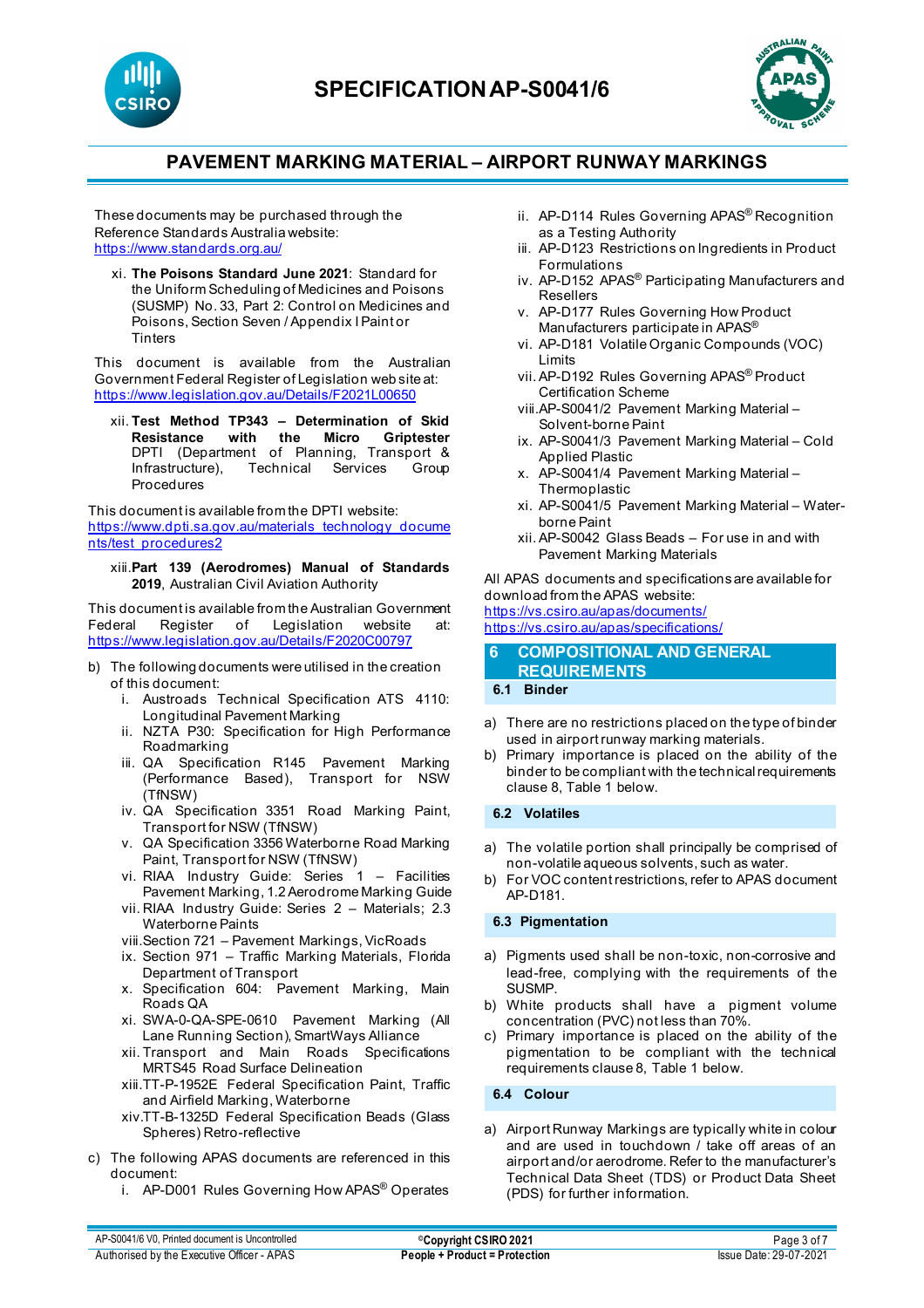



# **7 PRODUCT APPROVAL REQUIREMENTS**

## **7.1 General Requirements**

- a) The product and its application for approval shall comply with the relevant requirements of this specification and of APAS document AP-D192 during the life of the approval.
- b) Upon successful assessment of the laboratory component of this specification, CLASS II (interim) certification may be awarded in order to undertake the field testing component. One (1) year from date of certificate issue is the timeframe given in order to undertake this work.
- c) After successful assessment of the field testing component of this specification, CLASS I (full) certification may be awarded for the balance of the standard seven (7) year certification period i.e., 6 years.

#### **7.2 Technical Requirements**

- a) **Current Requirements**: All laboratory testing must be completed as per the requirements of clause 8, Table 1 by an ACE. All performance based field testing must be carried out by a CRCL (refer to Note B) within the CLASS II certification period.
- b) **Future Requirements:** All laboratory testing and field testing requirements stated in clause 8, Table 1 must be undertaken by an AS ISO/IEC 17025 accredited laboratory with all applicable test methods included in their Scope of Accreditation. A grace period will exist in order for all testing facilities to achieve AS ISO/IEC 17025 accreditation. This Grace period will end on **31st July 2023**.
- c) AS ISO/IEC 17025 accreditation shall be provided by an organisation accredited by an ILAC Mutual Recognition Arrangement signatory and having a Scope of Accreditation covering AS ISO/IEC 17025 requirements. In Australia, NATA provides AS ISO/IEC 17025 accreditation. A list of international ILAC accreditation bodies can be found on the ISO website.

### **7.3 Health and Safety Requirements**

- a) The product shall comply with all requirements of clause 6.3 and 6.4 of APAS document AP-D192.
- b) The manufacturer's Safety Data Sheet (SDS) must be studied closely prior to using the product and complied with during use of the product.
- c) Products intended for sale in Australia shall comply with all the requirements of the SUSMP. Products intended for sale in other countries shall comply with all local WHS and environmental requirements.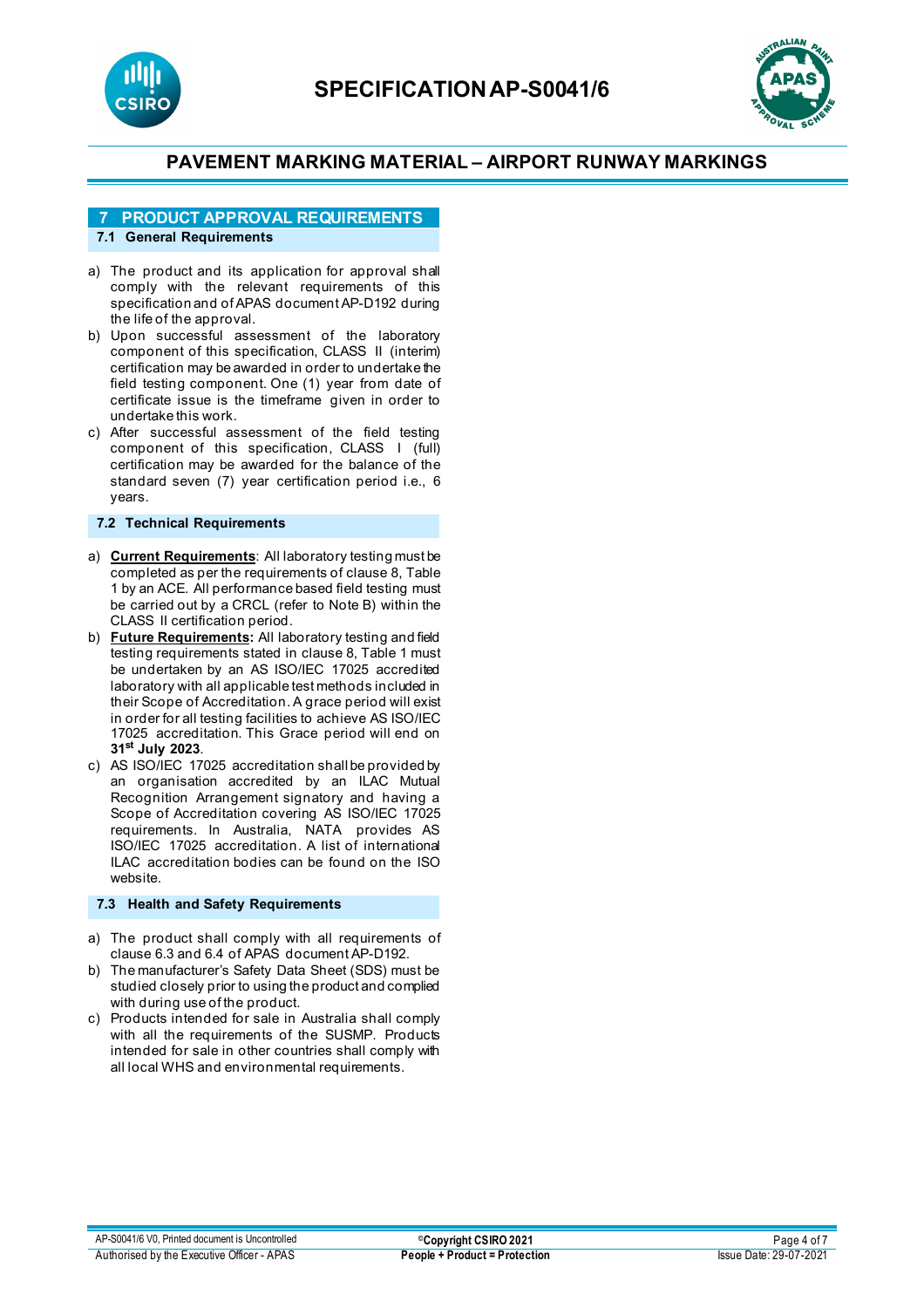



# **8 TABLE 1: PERFORMANCE PROPERTIES**

| <b>TEST:</b>                                                                                                   | <b>APPLICABLE STANDARD /</b><br><b>TEST REFERENCE:</b>                                                                                        | <b>REQUIREMENTS:</b>                                                                                                                                                                                               |  |  |
|----------------------------------------------------------------------------------------------------------------|-----------------------------------------------------------------------------------------------------------------------------------------------|--------------------------------------------------------------------------------------------------------------------------------------------------------------------------------------------------------------------|--|--|
| Laboratory Testing Requirements <sup>A</sup><br>Note: There shall be no use of glass beads in laboratory tests |                                                                                                                                               |                                                                                                                                                                                                                    |  |  |
| <b>Theoretical PVC</b>                                                                                         |                                                                                                                                               | White: $\geq 70\%$ - report results.                                                                                                                                                                               |  |  |
| <b>Condition in the Container</b>                                                                              | AS 4049.3 (clause 6.1.1)<br>AS/NZS 1580.103.1<br>AS/NZS 1580.211.1                                                                            | Tested at 4 weeks from the date of product<br>manufacture, the Settling Rate is to be not less than 8<br>and material to be free from skin, lumps, gel and coarse<br>particles - report results.                   |  |  |
| <b>Fineness of Paint</b>                                                                                       | AS 4049.3 (clause 6.1.2 and<br>Appendix E)<br>AS 1152                                                                                         | Not more than 0.1% paint remaining - report results.                                                                                                                                                               |  |  |
| <b>Consistency</b>                                                                                             | AS 4049.3 (clause 6.1.3)<br>AS/NZS 1580.214.1                                                                                                 | Within ± 5% of manufacturers specification - report<br>results.                                                                                                                                                    |  |  |
| <b>Application Properties -</b><br><b>Spray Application</b>                                                    | AS 4049.3 (clause 6.1.4)<br>AS/NZS 1580.205.2<br>AS/NZS 1580.205.4                                                                            | Smooth and uniform film, with even edges. As product<br>is applied by spray, there should be no objectionable<br>splatter and the gun does not clog under normal<br>requirements - report results.                 |  |  |
| No-Pick-Up Time                                                                                                | AS 4049.3 (clause 6.1.5)<br>AS/NZS 1580.401.8                                                                                                 | $\leq$ 5 minutes - report results.                                                                                                                                                                                 |  |  |
| <b>Early Washout Resistance</b>                                                                                | AS 4049.3 (clause 6.1.6 and<br>Appendix F)                                                                                                    | $\leq$ 120 minutes - report results.                                                                                                                                                                               |  |  |
| Colour                                                                                                         | AS 4049.3 (clause 6.1.7 and<br>Appendix G)<br>AS/NZS 1580.601.1<br>AS 2700                                                                    | White: Approximate match to N14 White - report<br>results.                                                                                                                                                         |  |  |
| <b>Specular Gloss</b>                                                                                          | AS 4049.3 (clause 6.1.8 and<br>Appendix G)<br>AS/NZS 1580.602.2                                                                               | $\leq$ 20 gloss units - report results.<br>NOTE: Alternative gloss levels will be considered on<br>a case by case basis by the APAS EO as any new<br>product innovations develop.                                  |  |  |
| <b>Luminance Factor</b>                                                                                        | AS 4049.3 (clause 6.1.9,<br>Appendix H, Method 1)                                                                                             | White: $\geq 80\%$ - report results.                                                                                                                                                                               |  |  |
| <b>Storage Properties</b>                                                                                      | AS 4049.3 (clauses 6.1.10,<br>6.1.4 and Appendix C and D)<br>AS/NZS 1580.214.1<br>AS/NZS 1580.103.1<br>AS/NZS 1580.211.1<br>AS/NZS 1580.211.2 | Change does not exceed ± 5 Krebs Units from<br>initial value. Report Initial and storage values.<br>No skinning.<br>$\bullet$<br>Settling rate > 4.<br>Readily reincorporated.<br>$\bullet$<br>Report all results. |  |  |
| <b>Volatile Organic Content</b><br>(VOC)                                                                       | APAS AP-D181                                                                                                                                  | $\leq 60$ g/L<br>Report results.                                                                                                                                                                                   |  |  |
| AP-S0041/6 V0, Printed document is Uncontrolled                                                                | <sup>©</sup> Copyright CSIRO 2021                                                                                                             | Page 5 of 7                                                                                                                                                                                                        |  |  |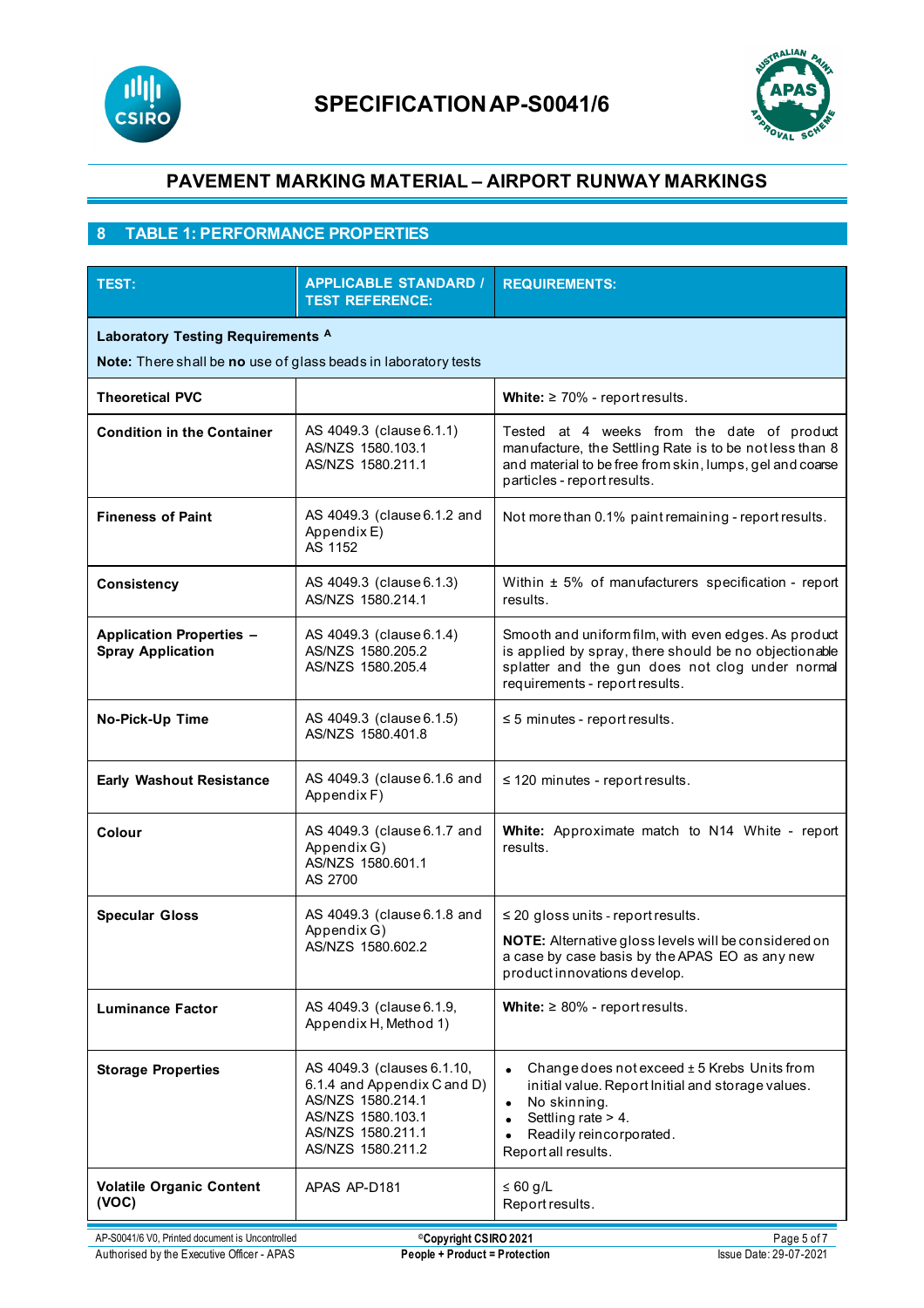



| TEST:                                                                                                                                                                                                                                                                                                                                                                                                                                  | <b>APPLICABLE STANDARD</b><br><b>/ TEST REFERENCE:</b>         | <b>REQUIREMENTS:</b>                                                                 |  |  |  |  |
|----------------------------------------------------------------------------------------------------------------------------------------------------------------------------------------------------------------------------------------------------------------------------------------------------------------------------------------------------------------------------------------------------------------------------------------|----------------------------------------------------------------|--------------------------------------------------------------------------------------|--|--|--|--|
| Performance Based Testing Requirements (Field Testing) A, B                                                                                                                                                                                                                                                                                                                                                                            |                                                                |                                                                                      |  |  |  |  |
| <b>Setting up Performance Based Testing:</b>                                                                                                                                                                                                                                                                                                                                                                                           |                                                                |                                                                                      |  |  |  |  |
| Products must be applied as per manufacturer's specifications, typically by spray application to 150-200 µm wet<br>$\bullet$<br>film thickness.<br>Glass beads are not to be applied to field-testing area.<br>٠<br>Due to the ablative nature of this type of material, field testing must be performed within 3-6 months post-<br>$\bullet$<br>application.                                                                          |                                                                |                                                                                      |  |  |  |  |
| <b>NOTE:</b>                                                                                                                                                                                                                                                                                                                                                                                                                           |                                                                |                                                                                      |  |  |  |  |
| Initial CLASS II (interim) certification will be granted on products based on satisfactory laboratory testing results.<br>After initial 3-6 month CLASS II certification, product must undergo performance-based testing and all values<br>٠<br>reported.<br>CLASS I status will only be granted on materials having undergone complete performance-based testing and<br>$\bullet$<br>satisfactory results obtained from such testing. |                                                                |                                                                                      |  |  |  |  |
| Degree of Wear                                                                                                                                                                                                                                                                                                                                                                                                                         | AS 4049.3 (AppendixK)                                          | $\geq$ 75 % after 3-6 months - report results.                                       |  |  |  |  |
| Luminance                                                                                                                                                                                                                                                                                                                                                                                                                              | AS 4049.3 (clause 6.2.4,<br>Appendix H Method 2)               | White: Lighter than Natural Colour System (NCS) swatch<br>S 2500-N - report results. |  |  |  |  |
| <b>Skid Resistance</b>                                                                                                                                                                                                                                                                                                                                                                                                                 | AS 4049.4 (clause 6.3.5)<br>and Appendix J) and/or<br>TP343    | $\ge$ 50 BPN or $\ge$ 0.55 Grip Number after 3-6 months - report<br>results.         |  |  |  |  |
| <b>Slip Resistance</b>                                                                                                                                                                                                                                                                                                                                                                                                                 | AS 4049.4 (clause 6.3.6)<br>AS 4663 Appendix A and<br>Table A1 | $\geq$ 35 BPN after 3-6 months - report results.                                     |  |  |  |  |

#### **NOTE:**

- **A:** Laboratory Testing must be conducted by an ACE and field testing by a CRCL. From **31st July 2023**, all laboratory and field testing must be carried out by an AS ISO/IEC 17025 accredited facility with all applicable testing under its Scope of Accreditation. The NATA website can assist in identifying an appropriate testing facilit[y https://www.nata.com.au/](https://www.nata.com.au/).
- **B**: Performance Based Testing (Field Testing) can be conducted by the following CRCLs:

Australian Road Research Board (ARRB) David Milling Team Leader, Transport Safety 21 McLachlan Street, Fortitude Valley, QLD, 4006 Phone: +61 438 859 779 Email[: david.milling@arrb.com.au](mailto:david.milling@arrb.com.au) Department for Infrastructure & Transport – South Australia George Spartalis Technical Officer Photometrics Laboratory, Road Asset Management Services Phone: +61 8 8260 0578 Email[: george.spartalis@sa.gov.au](mailto:george.spartalis@sa.gov.au)